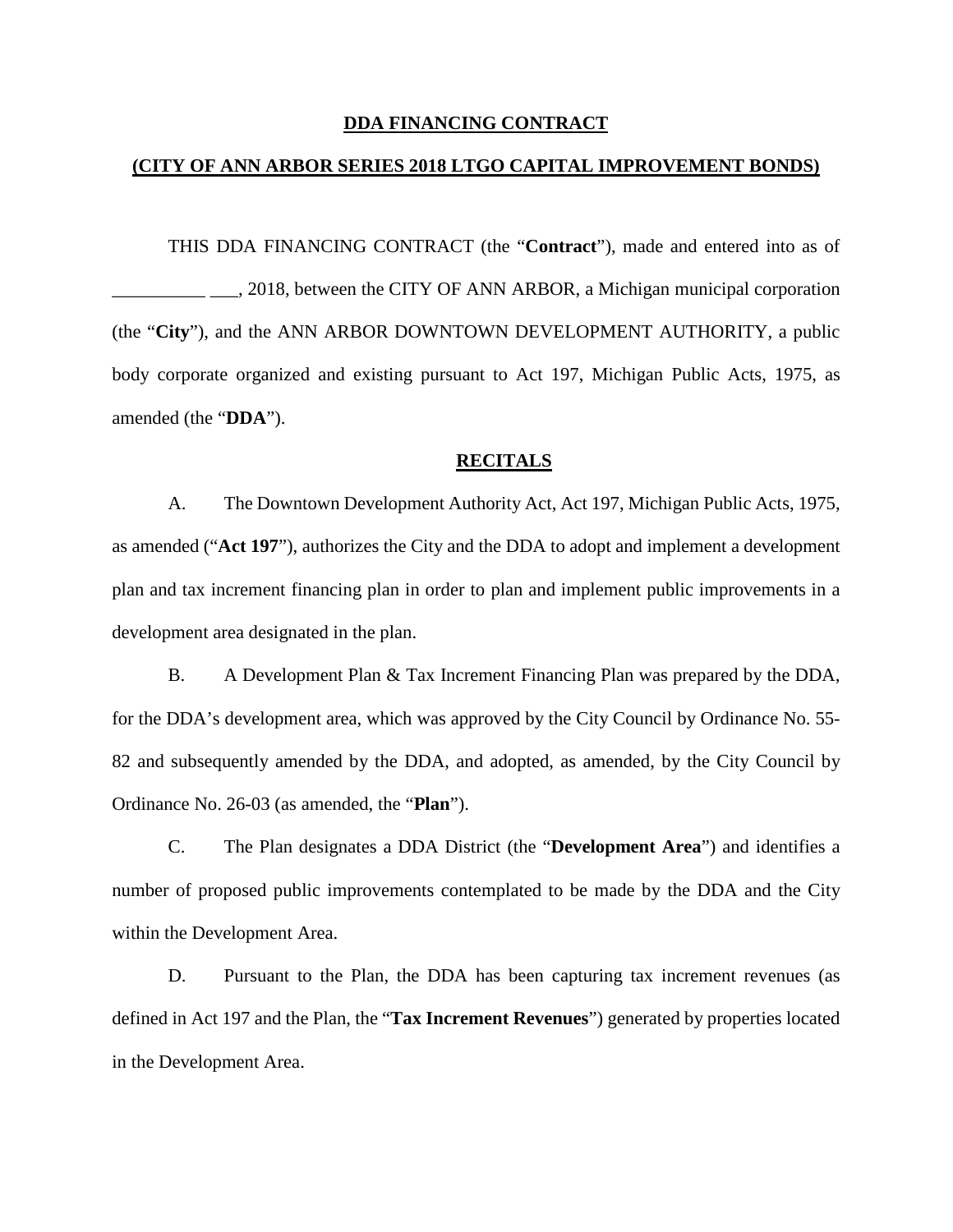E. The DDA represents and warrants that: the statement of Tax Increment Revenues for the fiscal year that ended June 30, 2018 is accurate and correct to the best of its knowledge (such statement is attached hereto as **Exhibit A)**; and that the table of projected annual Tax Increment Revenues for the remainder of the term of the Plan (attached as **Exhibit B**) accurately reflects the DDA projections for collection of the same, as of the date the DDA executes this Contract.

F. Tax Increment Revenues have been and will be available to effectuate the various purposes and objectives of the Plan, but only to the extent of Tax Increment Revenues available after the payment of the DDA's necessary and reasonable administrative expenses (i.e., DDA salaries and fringe benefits, office space, insurance, and related legal expenses), which expenses shall be exclusive of capital projects included in or contemplated by the Plan ("**Net Tax Increment Revenues**"). Net Tax Increment Revenues as so defined shall be determined each fiscal year on the basis of the relevant information set forth in the Annual Report prepared by the DDA and submitted to the City Council and the State Tax Commission pursuant to Section 15(3) of Act 197 (the "**DDA Annual Report**").

G. Pursuant to the Parking Agreement with the City, dated July 1, 2011 and last amended on or about February 21, 2018 ("**Parking Agreement**"), the DDA manages and maintains the Municipal Parking System in accordance with the Parking Agreement. The Parking Agreement provides that the DDA is entitled to collect certain parking revenues in exchange for its obligations under the Parking Agreement ("**Parking Revenues**"). The DDA is required to remit 20% of the "**Gross Parking Revenues**", as defined under the Parking Agreement to mean, Parking Revenues received, "less rents or other obligations paid to public and/or private owners for use of their property as Facilities," to the City each quarter. The Plan allows for Parking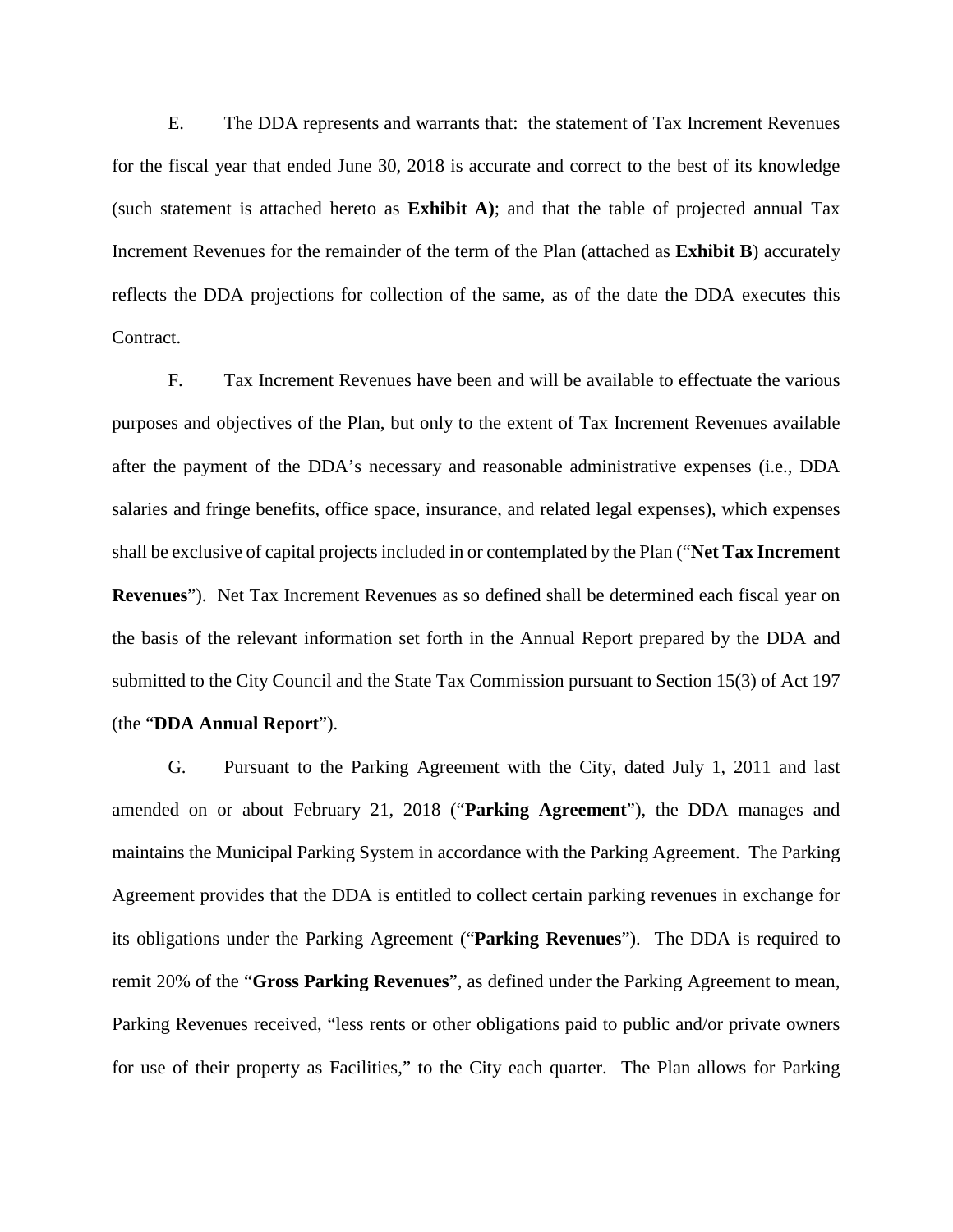Revenues to be expended on construction projects, such as the Project (identified herein). The term Gross Parking Revenues shall have the same meaning under this Contract as it does in the Parking Agreement, but such Gross Parking Revenues (and the City's right thereto hereunder) are exclusive of and in addition to all fees, expenses, and consideration the DDA is required to pay the City under the Parking Agreement.

H. The City and the DDA have determined that it is necessary and appropriate at this time to finance certain capital project costs pursuant to and consistent with the goals of the Plan, consisting of various street, bikeway, sidewalk, utility and infrastructure improvements, more particularly described in **Exhibit C** (collectively, the "**Project**"), with an estimated total cost of \$17,000,000, including legal, engineering and financing costs (the "**LTGO Project"**).

I. The Plan authorizes certain projects to be financed by the issuance of bonds by either the DDA or the City, and the use of Tax Increment Revenues and Parking Revenues to pay Debt Service on such bonds. "**Debt Service**" shall mean interest and/or principal, as may become due.

J. The City has published a notice of intent to issue capital improvement bonds to finance the LTGO Project and has adopted a bond authorizing resolution (the "**Bond Resolution**") approving the City's issuance of limited tax general obligation capital improvement bonds in a principal amount not exceeding \$15,500,000, having a term not exceeding the remaining duration of the Plan (the "**LTGO Bonds**"), for the purpose of financing the costs of the LTGO Project and related bond issuance costs.

K. The LTGO Bonds will be issued under Act 34, Public Acts of Michigan, 2001, as amended ("**Act 34**").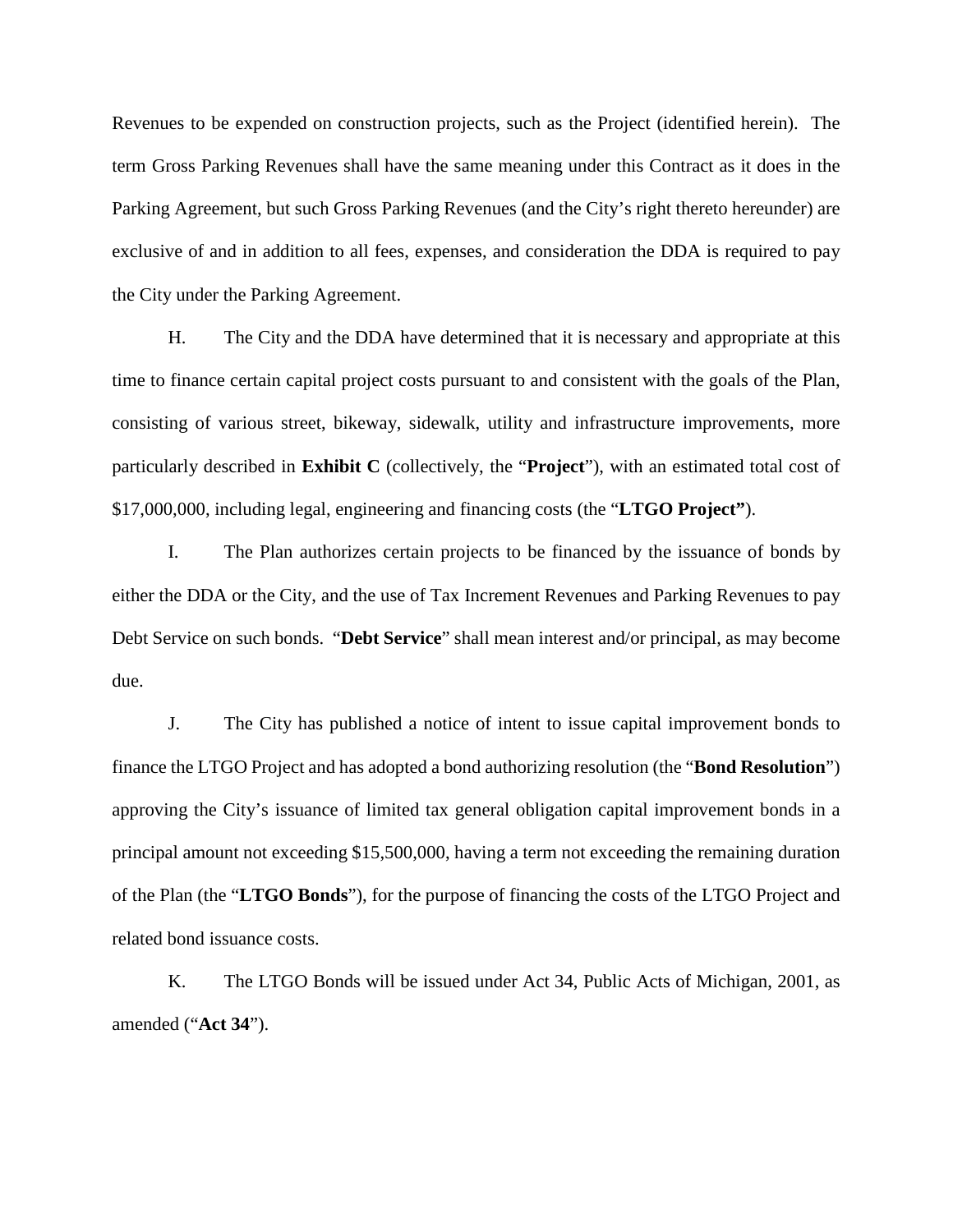L. The DDA shall reimburse the City for the full cost of financing the development of the LTGO Project by remitting its Net Tax Increment Revenues and Gross Parking Revenues in amounts sufficient to pay all Debt Service on the LTGO Bonds as the same become due for the full term of the LTGO Bonds.

M. To maturity or earlier redemption of the LTGO Bonds, interest on the LTGO Bonds will be payable semi-annually and principal will be paid annually, in each case on the dates determined at the time of sale of the LTGO Bonds. For purposes of this Contract, (i) the date on which each required annual principal and/or semi-annual interest payment on the LTGO Bonds is due is hereinafter referred to as a "**Bond Payment Date**" and (ii) each required annual or semiannual Debt Service payment on the LTGO Bonds is hereinafter referred to as an "**LTGO Bond Payment**."

#### **AGREEMENT**

The parties hereto agree as follows:

1. The above-stated Recitals are incorporated herein including, without limitation, the Parties' agreements, undertakings, representations, and warranties, set forth therein.

2. If the LTGO Bonds are issued, the DDA shall finance the LTGO Project through the City's issuance of the LTGO Bonds in a principal amount not exceeding \$15,500,000.

3. The City agrees that, if the LTGO Bonds are issued, the proceeds of the LTGO Bonds shall be used solely to pay the costs of the LTGO Project, which costs may include the reimbursement of costs of the LTGO Project incurred and paid by the DDA prior to the date of issuance of the LTGO Bonds. Upon completion of the LTGO Project, any remaining proceeds of the LTGO Bonds may be used by the DDA for other capital projects of the DDA, subject to the City's receipt of an opinion of the City's bond counsel that such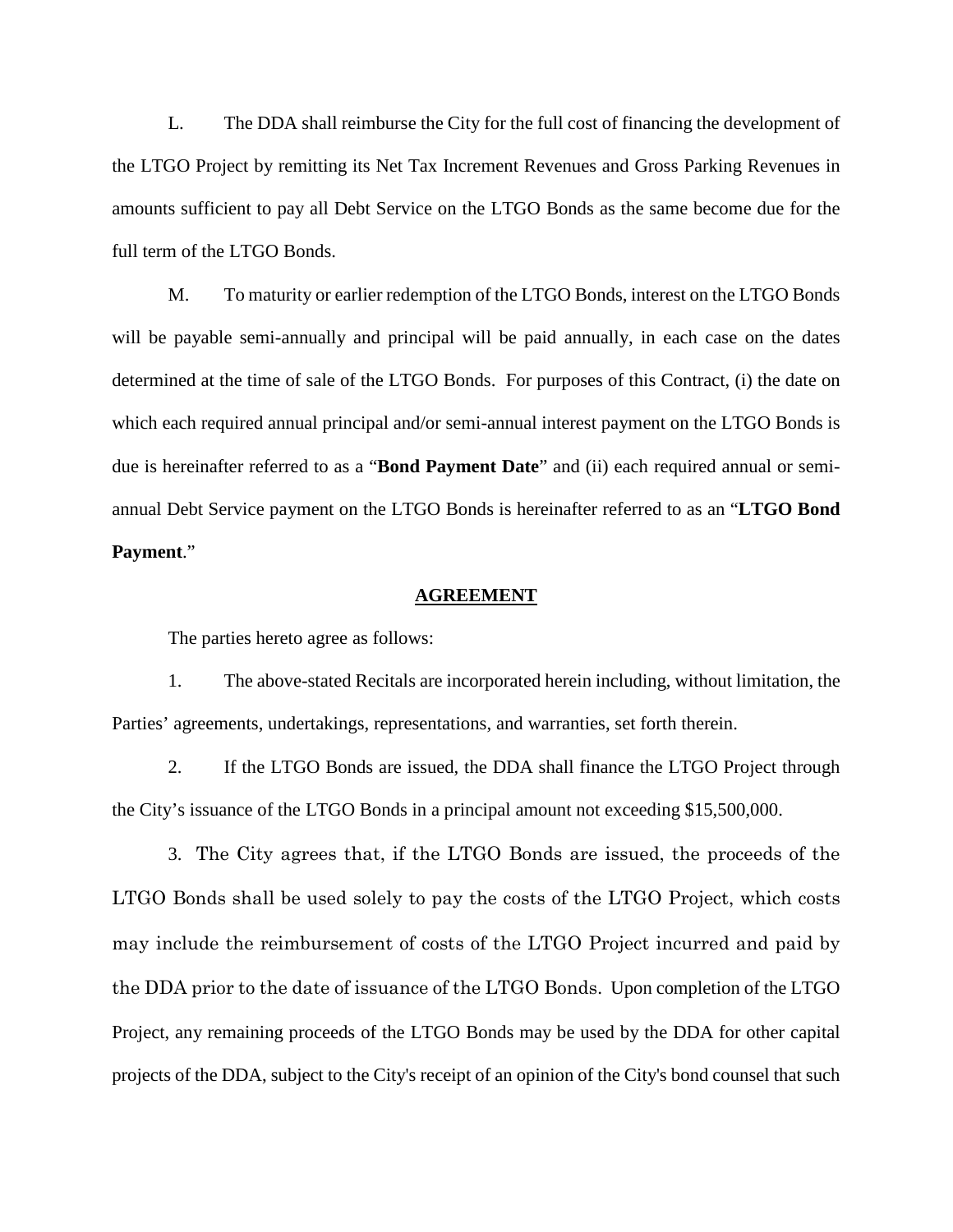use of surplus bond proceeds will not adversely affect the tax-exempt status of the LTGO Bonds and is permitted under the Plan, Act 197, and other applicable law.

4. The DDA agrees that its Net Tax Increment Revenues and Gross Parking Revenues shall be used, as outlined herein, to make the LTGO Bond Payments when due in each fiscal year, beginning no later than the first Bond Payment Date in fiscal year 2019, through the fiscal year ending June 30, 2033 or until the earlier repayment in full of the LTGO Bonds (the "**LTGO Project DDA Debt Service Payments"**) by the DDA. The DDA shall make all LTGO Project DDA Debt Service Payments in accordance with applicable City policies (including but not limited to the City's Debt Policy, it being understood that it is a requirement herein that the DDA fund 15% of the LTGO Project with DDA funds not acquired from the LTGO Bonds). Further, in making the LTGO Project DDA Debt Service Payments, the DDA shall use available Net Tax Increment Revenues to the extent they are sufficient to make such payments, and may use Gross Parking Revenues to the extent the DDA determines such use is allowed under the Plan.

For all purposes under this Contract, the Net Tax Increment Revenues shall include any and all reimbursements or payments of any description provided to the DDA or to any taxing unit for the account of the DDA by the State of Michigan or any fund or account of the State of Michigan by reason of any reduction in millage leviable by any taxing unit, or by reason of any reduction in the valuation of property or percentage of true cash value of property subject to ad valorem taxation, or by reason of the reduction of any special tax imposed on property in lieu of ad valorem taxation, or any credit against taxation, resulting directly or indirectly from any change in the constitution or laws of the State of Michigan in effect on the date hereof.

Notwithstanding anything to the contrary here, in the event the City issues bonds to refund all or part of the outstanding LTGO Bonds to achieve Debt Service savings, the DDA's LTGO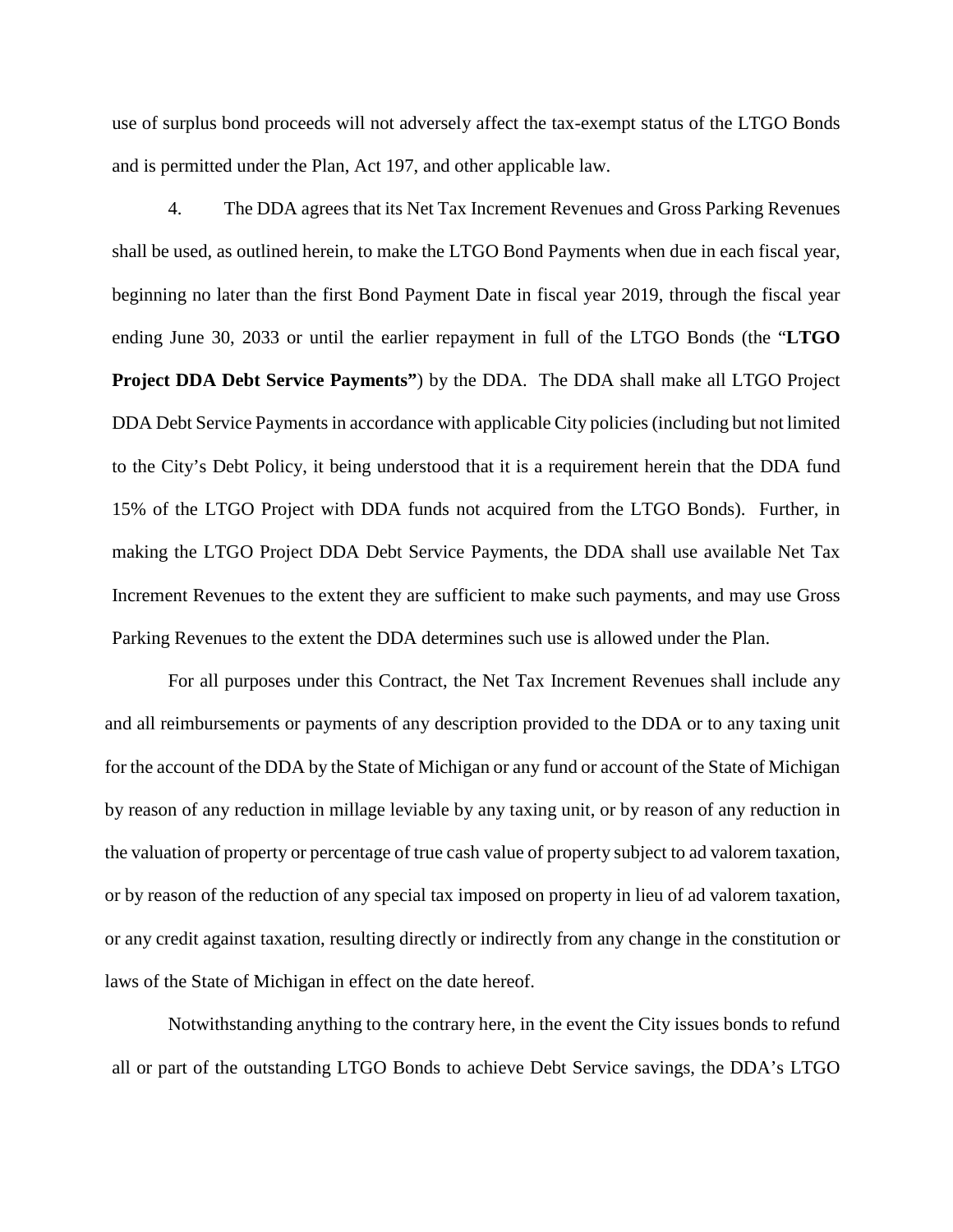Bond Payments shall be adjusted to equal the required annual or semi-annual Debt Service payments with respect to the bonds issued to refund the LTGO Bonds, plus the required annual or semi-annual Debt Service payments with respect to any LTGO Bonds that remain outstanding following such refunding.

If the DDA fails to make a LTGO Bond Payment within ninety (90) days of the Bond Payment Date, the DDA authorizes the City to withhold on behalf of the DDA from the Net Tax Increment Revenues collected by the City in each fiscal year (i) the annual amount set forth above to pay a portion of each LTGO Bond Payment due on each Bond Payment Date occurring in such fiscal year during the term of the DDA's obligations hereunder, and (ii) all or any portion of an LTGO Bond Payment or Payments not funded by the DDA in a prior fiscal year until the DDA's delinquent funding of such LTGO Bond Payment or Payments is funded in full as provided in Section 6 below; provided, that any Net Tax Increment Revenues so withheld by the City shall be disbursed promptly to the DDA upon the written certification of the DDA that the amounts specified by the DDA in such certification are then required by the DDA for the payment of its current reasonably necessary administrative expenses as reflected in the DDA Annual Report for such fiscal year. Any remaining Tax Increment Revenues collected by the City shall be promptly disbursed to the DDA each fiscal year after its obligations under (i) and (ii) have been satisfied. The DDA's foregoing contractual obligation to contribute Net Tax Increment Revenues to the City to fund a portion of the LTGO Bond Payments shall not constitute a third party guaranty of the LTGO Bonds.

5. In the event that the City shall for any reason be unable or fail to withhold the LTGO Project DDA Debt Service Payments from its collections of Tax Increment Revenues as provided hereunder, the DDA shall upon the City's request immediately pay the amount of the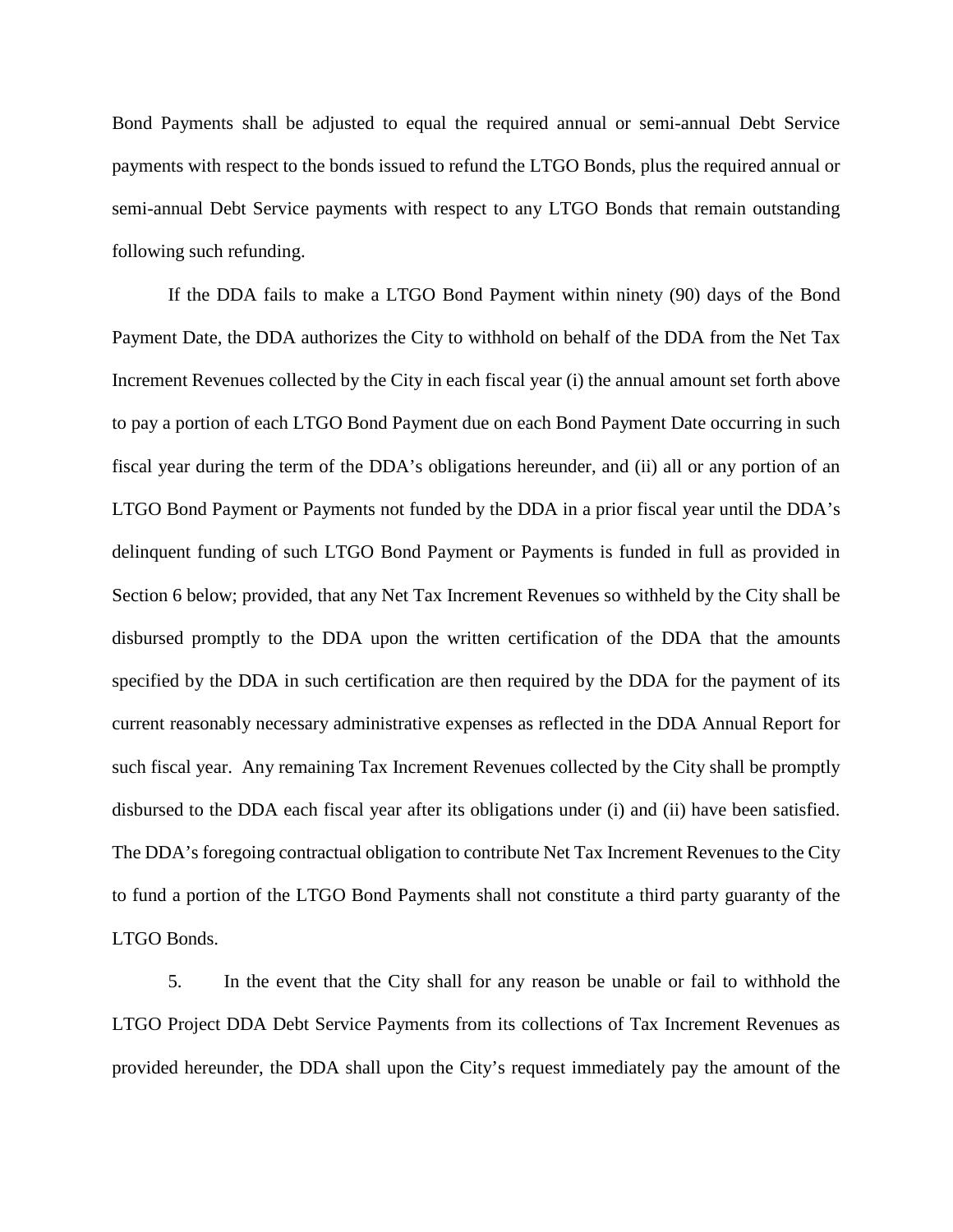deficiency to the City from other legally available Tax Increment Revenues of the DDA not currently required for the DDA's reasonable and necessary current administrative expenses. In the absence of such payment by the DDA, the City shall have all rights and remedies provided by law to enforce the obligations of the DDA hereunder.

6. In the event that Net Tax Increment Revenues and Gross Parking Revenues in any given fiscal year are insufficient to satisfy the LTGO Bonds DDA Debt Service Payments pursuant to this Contract, and the City has made such payments from its own funds pursuant to its limited tax general obligation pledge, the DDA shall reimburse the City for such payments in whole, together with interest at a rate equal to the Michigan Cooperative Liquid Assets Securities System (CLASS) Investment Pool daily variable rate, from the next Net Tax Increment Revenues and/or Gross Parking Revenues collected that exceed current LTGO Bonds DDA Debt Service Payments required hereunder. Delinquent payments shall be paid from such excess Net Tax Increment Revenues (or if the full payment amount is not available, such remaining portion that is available) as soon as the same are collected (and may be withheld by the City as provided in Section 4 above).

7. Any other provision of this Contract to the contrary notwithstanding, it is understood and agreed by the parties hereto that the DDA's obligation to make LTGO Project DDA Debt Service Payments, as well as all other current and future DDA payment obligations to the City (whether structured as a bond payment, grant, Parking Revenue payment due under the Parking Agreement, or other form of financial obligation) are in all respects senior to any current and future DDA obligations of Net Tax Increment Revenues and/or Gross Parking Revenues to third parties.

8. The DDA hereby acknowledges that the City will issue the LTGO Bonds in reliance upon this Contract and the promise of the DDA to make or cause to be made the LTGO Project DDA Debt Service Payments from Net Tax Increment Revenues and Gross Parking Revenues in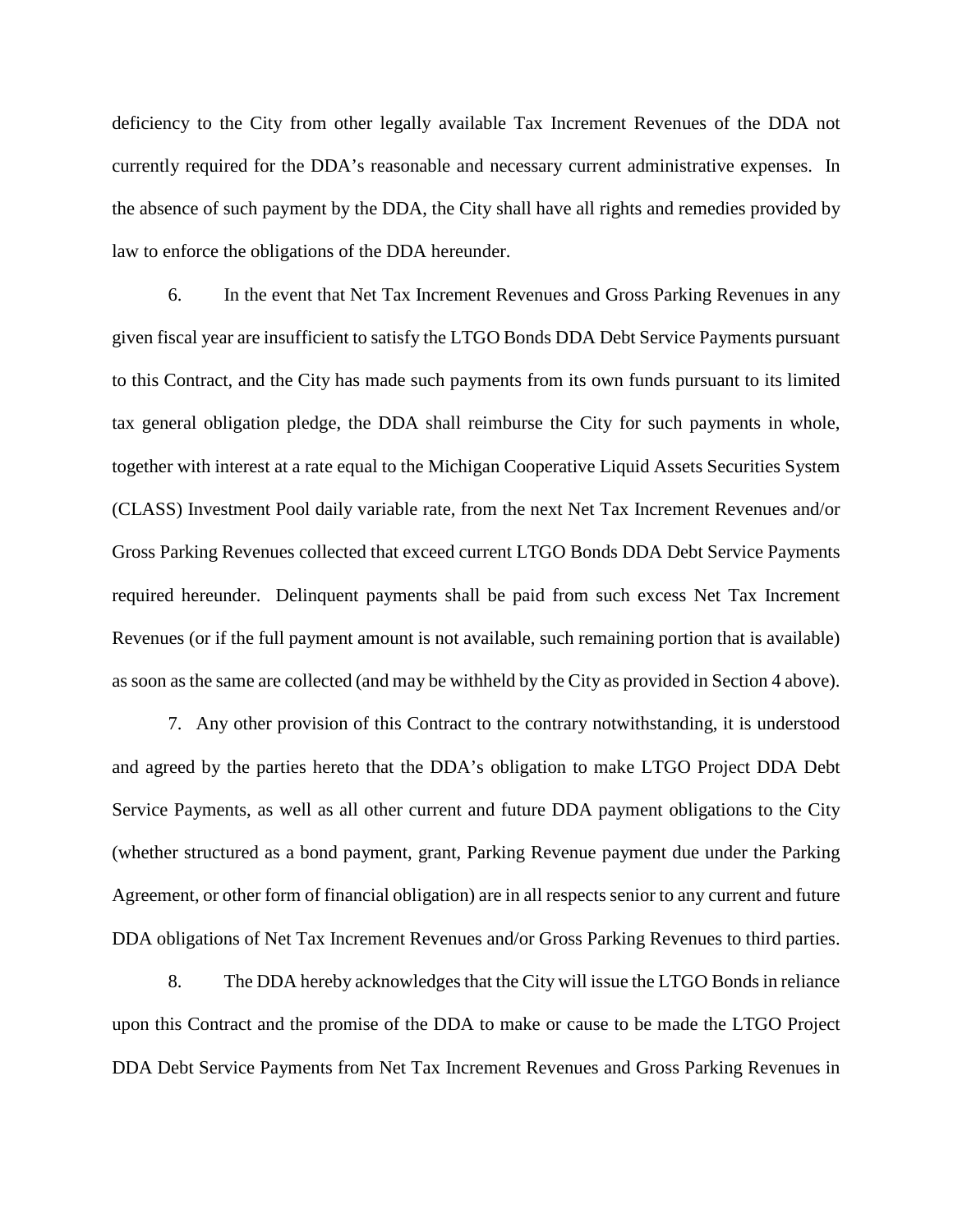accordance with this Contract. The DDA agrees that it will not amend any existing agreement, enter into any agreements, approve the issuance of any note, bond or other evidence of indebtedness, or approve any amendments to the Plan or its Ten-Year Financial Plan, or take any other action that grants a priority or lien on the Tax Increment Revenues or Gross Parking Revenues that is not subordinate to the priority of the City hereunder, or that would impair, or have the effect of impairing, the ability of the DDA to make the LTGO Project DDA Debt Service Payments. The DDA may, however, issue tax increment revenue bonds, parking revenue bonds, or enter into contractual Tax Increment Revenues or Gross Parking Revenues payment obligations in accordance with the Plan and Act 197 after the date of this Contract payable and secured on a basis that is fully subordinate to the LTGO Project DDA Debt Service Payments to the City hereunder, to the extent permitted under Act 197.

9. This is the entire agreement among the parties and it supersedes and replaces all prior agreements between the parties regarding its subject matter. It may not be modified except in writing, signed by all parties. It shall not be affected by any course of dealing.

10. This Contract shall be effective upon the City issuing the LTGO Bonds.

11. Except as otherwise specifically provided herein, all notices, certificates, requests or other communications under this Contract shall be sufficiently given and shall be deemed given (i) upon receipt when transmitting using electronic means other than telecopy/facsimile, (ii) when mailed by registered or certified mail postage prepaid, to the applicable address set forth below, or (iii) upon delivery by overnight courier service, telecopy or hand delivery to the applicable address set forth below: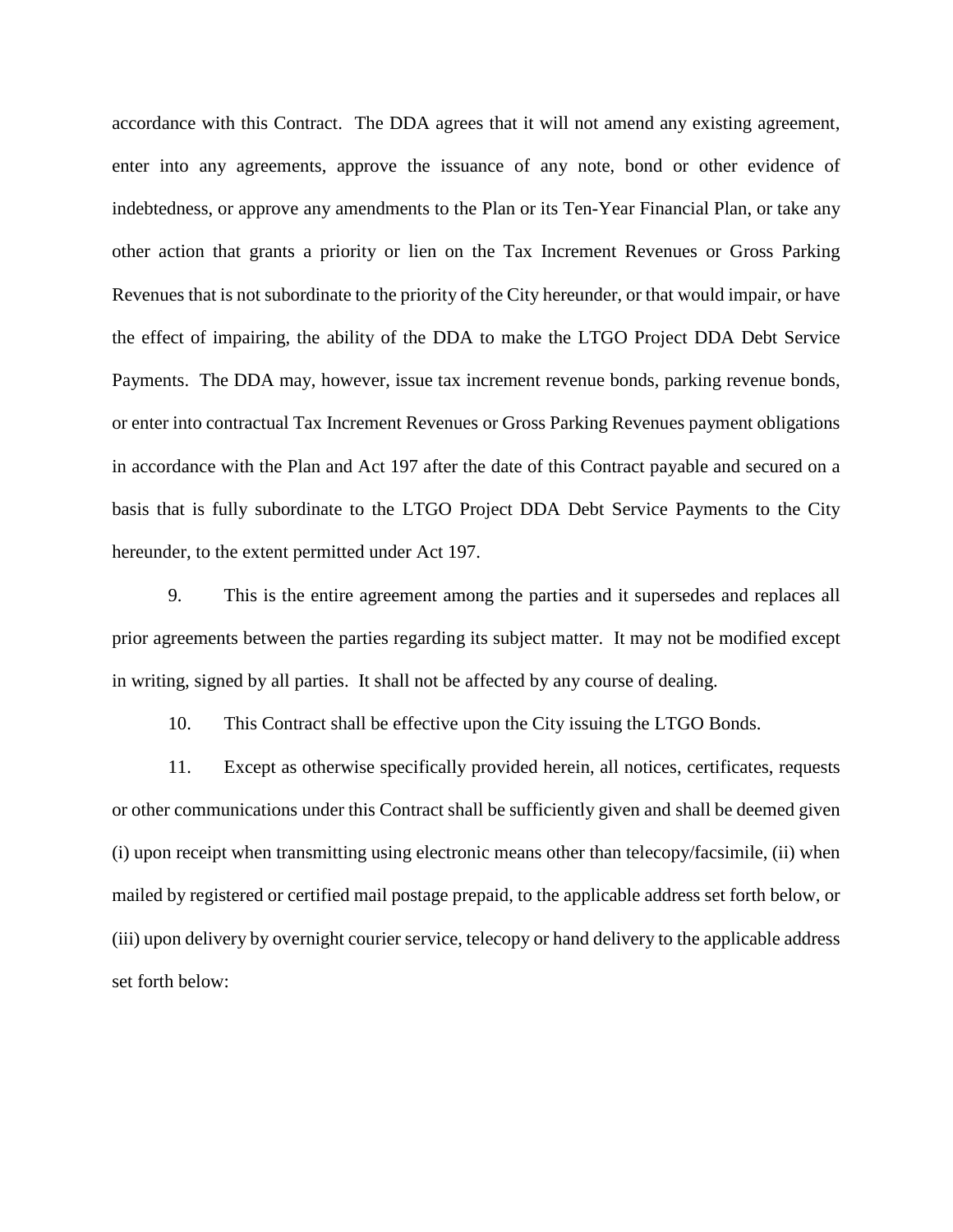If to the City:

City of Ann Arbor 301 E. Huron Street Ann Arbor, Michigan 48107 Attention: \_\_\_\_\_\_\_\_\_\_\_\_\_ \_\_\_\_\_\_\_\_\_\_\_\_\_

Email: \_\_\_\_\_\_\_\_\_\_\_\_\_ Telephone: \_\_\_\_\_\_\_\_\_\_\_\_\_

If to the DDA:

Ann Arbor Downtown Development Authority 301 E. Huron Street Ann Arbor, Michigan 48107 Attention: \_\_\_\_\_\_\_\_\_\_\_\_\_\_\_

| Email:     |  |  |
|------------|--|--|
| Telephone: |  |  |

The parties hereto may by notice given hereunder in writing designate any further or different addresses to which subsequent notices, certificates, requests, complaints, demands or other communications hereunder shall be sent.

12. If any one or more sections, clauses or provisions of this Contract shall be determined by a court of competent jurisdiction to be invalid or ineffective for any reason, such determination shall in no way affect the validity and effectiveness of the remaining sections, clauses and provisions of this Contract.

13. This Contract may be executed in several counterparts, each of which shall be deemed an original, and such counterparts together shall and will constitute one and the same instrument.

14. This Contract shall be governed by and construed in accordance with the laws of the State of Michigan.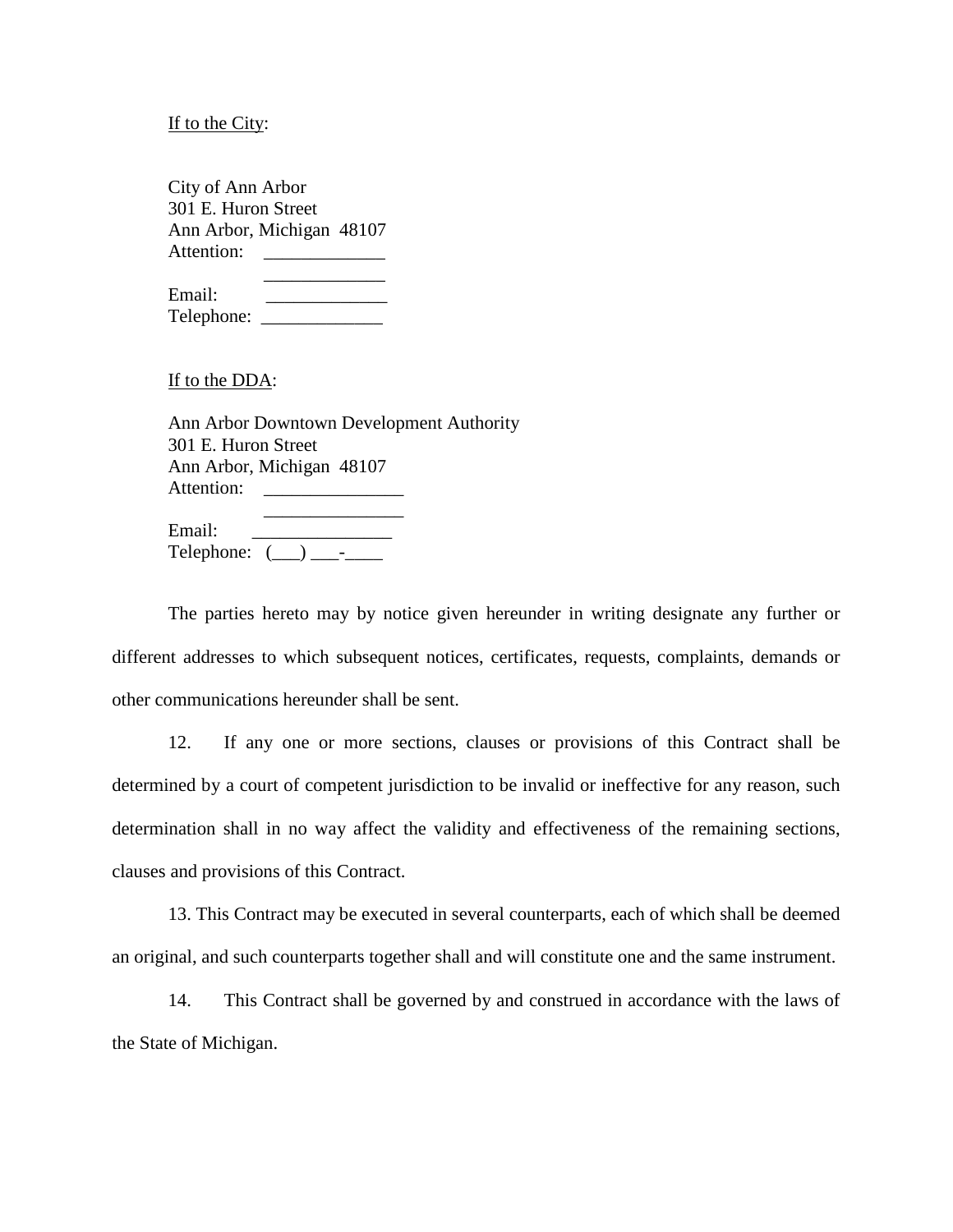15. Nothing in this Contract expressed or implied is intended or shall be construed to confer upon, or to give any person or entity, other than the parties hereto, any right, remedy or claim under or by reason of this Contract or any covenant, condition or stipulation hereof, and all covenants, stipulations, promises and agreements in this Contract contained by and on behalf of the City and the DDA shall be for the sole and exclusive benefit of the parties hereto.

16. This Contract shall terminate upon the payment in full by the DDA of the LTGO Bonds DDA Debt Service Payments owing (including the DDA funding any delinquencies of such payments as set forth in Section 4) or upon the earlier defeasance of all of the LTGO Bonds as provided for in the Bond Resolution, but shall remain in effect with respect to any refundings of the LTGO Bonds as set forth in Section 4 hereof. Upon termination, any amounts in funds and accounts established under the Bond Resolution or any trust indenture related to the LTGO Bonds (or refundings of the LTGO Bonds) and derived from the Tax Increment Revenues, which are not required to satisfy the LTGO Project DDA Debt Service Payments, shall be promptly remitted to the DDA. The obligation of the City and any agent of the City to make such transfer shall survive the termination of this Contract.

17. Absent an express and specific written waiver, no act, failure, or delay by a party to pursue or enforce any rights or remedies under this Contract shall constitute a waiver of those rights/remedies with regard to any existing or subsequent breach of this Contract. No waiver of any term, condition, or provision of this Contract, whether by conduct or otherwise, in one or more instances, shall be deemed or construed as a continuing waiver of any term, condition, or provision of this Contract. No waiver by either party shall subsequently affect its right to require strict performance of this Contract.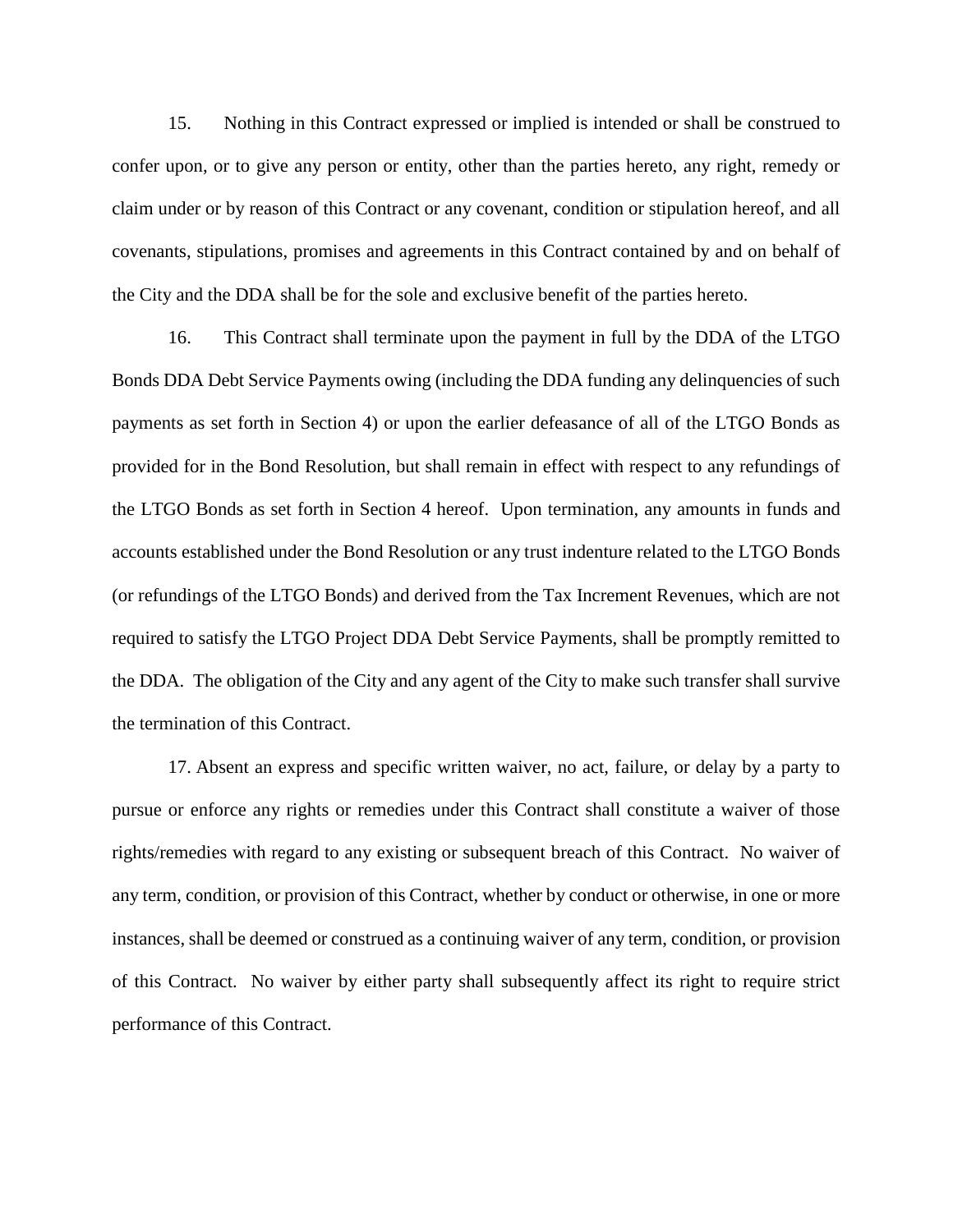The parties have executed this Agreement as of the date first written above.

## CITY OF ANN ARBOR

## ANN ARBOR DOWNTOWN DEVELOPMENT AUTHORITY

| $\mathbf{By:}\_\_\_\_\_\_\_\_$     |                                                                                                   |
|------------------------------------|---------------------------------------------------------------------------------------------------|
| Mayor<br>Its:                      | the control of the control of the control of the control of the control of the control of<br>Its: |
|                                    |                                                                                                   |
| Clerk<br>Its:                      |                                                                                                   |
| Approved as to form and content:   |                                                                                                   |
|                                    |                                                                                                   |
| Stephen Postema, City Attorney     |                                                                                                   |
|                                    |                                                                                                   |
| Approved as to substance:          |                                                                                                   |
|                                    |                                                                                                   |
| Howard Lazarus, City Administrator |                                                                                                   |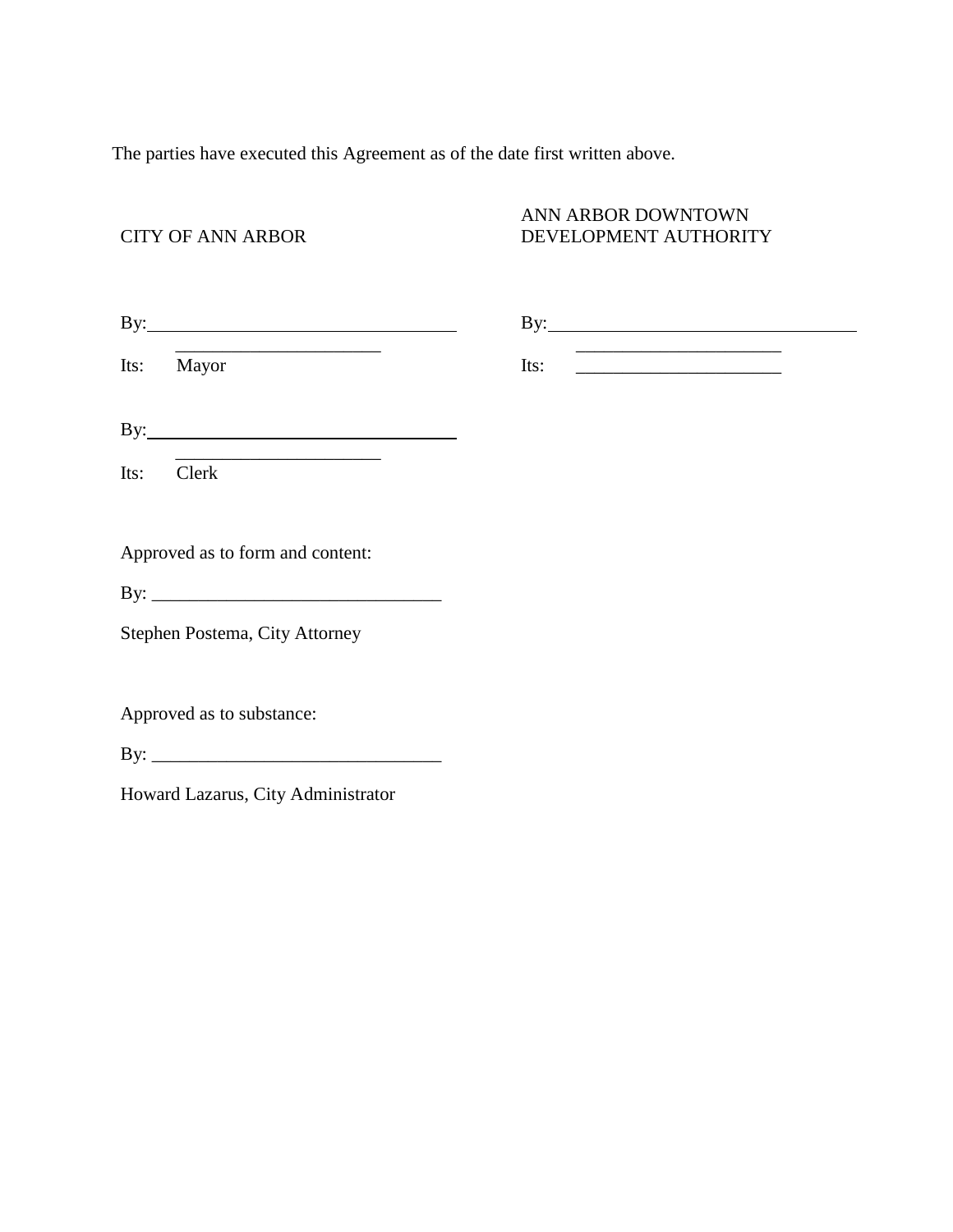# **EXHIBIT A**

# **STATEMENT OF TAX INCREMENT REVENUES (FISCAL YEAR ENDED JUNE 30, 2018)**

| Fiscal | Actual/Est.                      | <b>SEV Cap</b> | Actual Prop.     | Actual      |
|--------|----------------------------------|----------------|------------------|-------------|
| Year   | SEV "B"                          |                | Tax Millage Rate | Tax Capture |
| 2018   | $$253,780,289 \mid $231,840,000$ |                | 27.8589          | \$6,460,184 |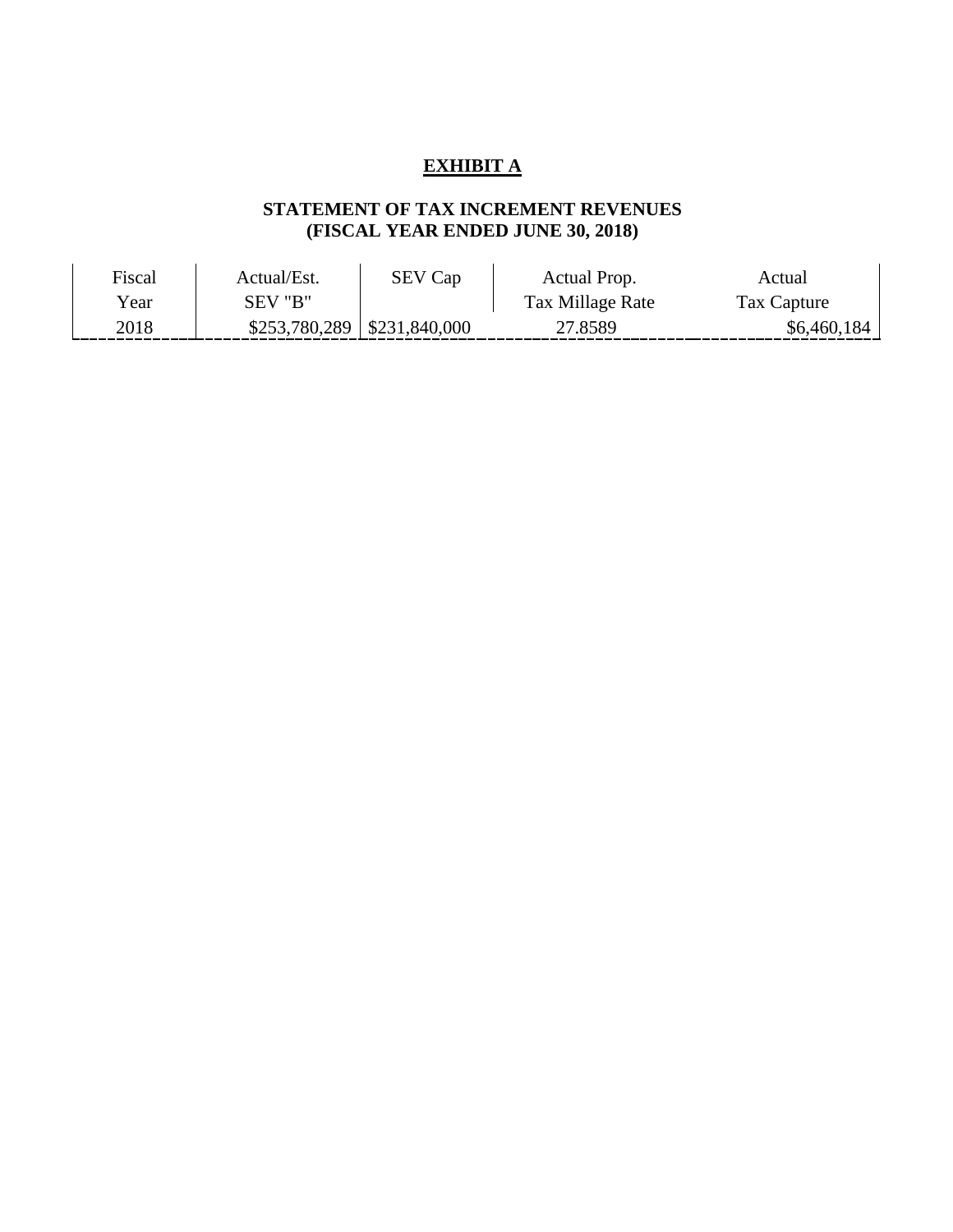## **EXHIBIT B PROJECTED FUTURE TAX INCREMENT REVENUES**

| Fiscal | Actual/Est.   | SEV Cap       | Actual Prop.     | Projected TIF Revenues |
|--------|---------------|---------------|------------------|------------------------|
| Year   | SEV "B"       |               | Tax Millage Rate | Capture                |
| 2019   | \$262,662,599 | \$239,954,400 | 27.8589          | \$6,684,866            |
| 2020   | \$271,855,790 | \$248,352,804 | 27.8589          | \$6,918,836            |
| 2021   | \$281,370,743 | \$257,045,152 | 27.8589          | \$7,160,995            |
| 2022   | \$291,218,719 | \$266,041,732 | 27.8589          | \$7,411,630            |
| 2023   | \$301,411,374 | \$275,353,193 | 27.8589          | \$7,671,037            |
| 2024   | \$311,960,772 | \$284,990,555 | 27.8589          | \$7,939,523            |
| 2025   | \$322,879,399 | \$294,965,224 | 27.8589          | \$8,217,407            |
| 2026   | \$334,180,178 | \$305,289,007 | 27.8589          | \$8,505,016            |
| 2027   | \$345,876,484 | \$315,974,122 | 27.8589          | \$8,802,691            |
| 2028   | \$357,982,161 | \$327,033,217 | 27.8589          | \$9,110,786            |
| 2029   | \$370,511,537 | \$338,479,379 | 27.8589          | \$9,429,663            |
| 2030   | \$383,479,441 | \$350,326,158 | 27.8589          | \$9,759,701            |
| 2031   | \$396,901,221 | \$362,587,573 | 27.8589          | \$10,101,291           |
| 2032   | \$410,792,764 | \$375,278,138 | 27.8589          | \$10,454,836           |
| 2033   | \$425,170,510 | \$388,412,873 | 27.8589          | \$10,820,755           |